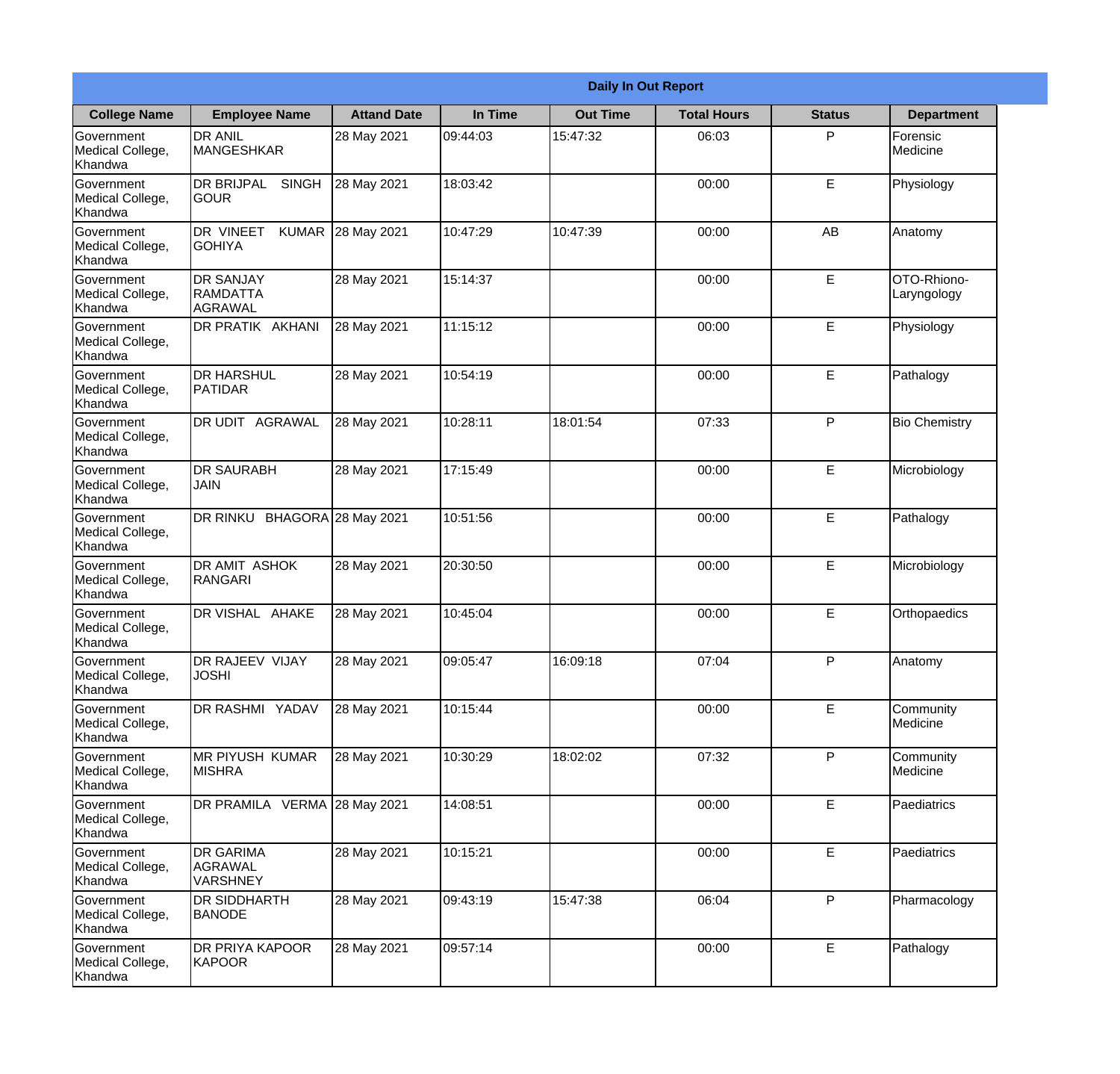| <b>Designation</b>                        | <b>Category</b> |
|-------------------------------------------|-----------------|
| Assistant Professor   Para Clinical       |                 |
| Demonstrator/Tutor   Non Clinical         |                 |
| Professor                                 | Non Clinical    |
| Professor                                 | Clinical        |
| <b>Assistant Professor</b>                | Non Clinical    |
| Assistant Professor   Para Clinical       |                 |
| Associate Professor Non Clinical          |                 |
| Associate Professor Para Clinical         |                 |
| Assistant Professor                       | Para Clinical   |
| Professor                                 | Para Clinical   |
| <b>Assistant Professor</b>                | Clinical        |
| <b>Assistant Professor   Non Clinical</b> |                 |
| Assistant Professor   Para Clinical       |                 |
| Statistician                              | Para Clinical   |
| Professor                                 | Clinical        |
| Associate Professor Clinical              |                 |
| Associate Professor   Para Clinical       |                 |
| Demonstrator/Tutor   Para Clinical        |                 |

## **Daily In Out Report**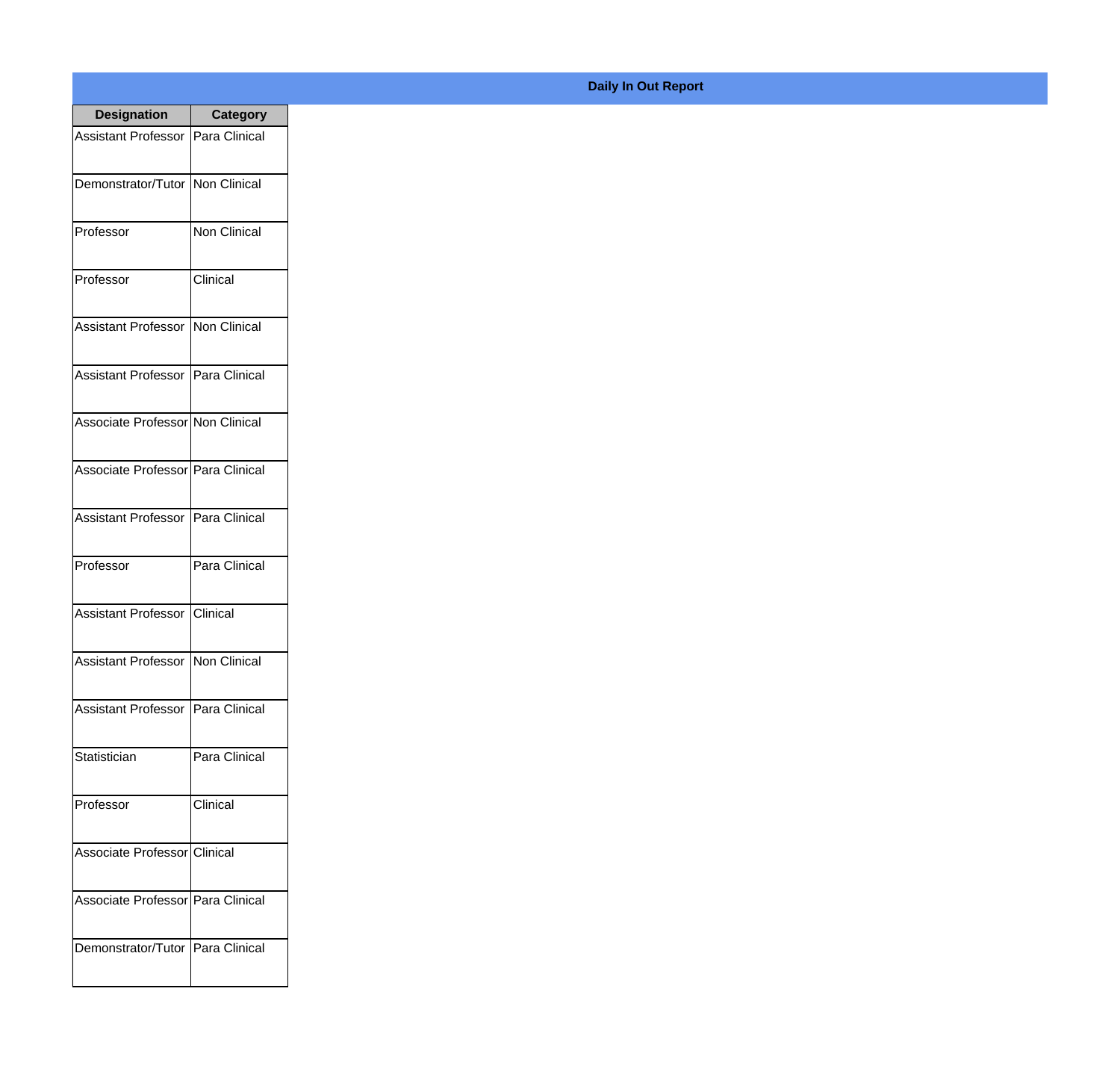| <b>Daily In Out Report</b>                              |                                                 |             |          |          |       |    |                             |
|---------------------------------------------------------|-------------------------------------------------|-------------|----------|----------|-------|----|-----------------------------|
| Government<br>Medical College,<br>Khandwa               | <b>DR SAPNA</b><br>IMAHESHRAM                   | 28 May 2021 | 10:38:15 |          | 00:00 | E  | Community<br>Medicine       |
| <b>Government</b><br>Medical College,<br>Khandwa        | <b>DR RAKESH SINGH</b><br><b>HAZARI</b>         | 28 May 2021 | 16:26:15 |          | 00:00 | E  | Pathalogy                   |
| <b>Government</b><br>Medical College,<br>Khandwa        | IDR NISHA<br><b>KAITHWAS</b>                    | 28 May 2021 | 10:31:07 | 13:36:49 | 03:05 | P  | Psychiatry                  |
| <b>Government</b><br>Medical College,<br>Khandwa        | <b>I</b> DR ASHOK<br><b>BHAUSAHEB NAJAN</b>     | 28 May 2021 | 10:01:06 |          | 00:00 | E  | Forensic<br>Medicine        |
| <b>Government</b><br>Medical College,<br><b>Khandwa</b> | <b>DR NITESHKUMAR</b><br>KISHORILAL<br>IRATHORE | 28 May 2021 | 09:47:36 | 18:42:03 | 08:55 | P  | Pharmacology                |
| Government<br>Medical College,<br>Khandwa               | <b>DR SANGEETA</b><br><b>CHINCHOLE</b>          | 28 May 2021 | 10:39:57 |          | 00:00 | E  | Physiology                  |
| <b>Government</b><br>Medical College,<br>Khandwa        | DR NISHA MANDLOI<br><b>PANWAR</b>               | 28 May 2021 | 10:00:08 | 16:13:03 | 06:13 | P  | Obstetrics &<br>Gynaecology |
| <b>Government</b><br>Medical College,<br>Khandwa        | <b>DR SATISH</b><br><b>CHANDEL</b>              | 28 May 2021 | 11:35:04 |          | 00:00 | E  | Pharmacology                |
| Government<br>Medical College,<br>Khandwa               | <b>DR MUKTESHWARI</b><br><b>GUPTA</b>           | 28 May 2021 | 11:05:38 | 18:15:01 | 07:10 | P  | Pharmacology                |
| <b>Government</b><br>Medical College,<br>Khandwa        | <b>DR PURTI AGARWAL</b><br>SAINI                | 28 May 2021 | 10:49:25 |          | 00:00 | E  | Pathalogy                   |
| Government<br>Medical College,<br>Khandwa               | RENU WAGHMARE                                   | 28 May 2021 | 12:03:02 | 12:03:09 | 00:00 | AB | Community<br>Medicine       |
| Government<br>Medical College,<br>Khandwa               | RENU WAGHMARE                                   | 28 May 2021 | 19:38:55 |          | 00:00 | AB | Community<br>Medicine       |